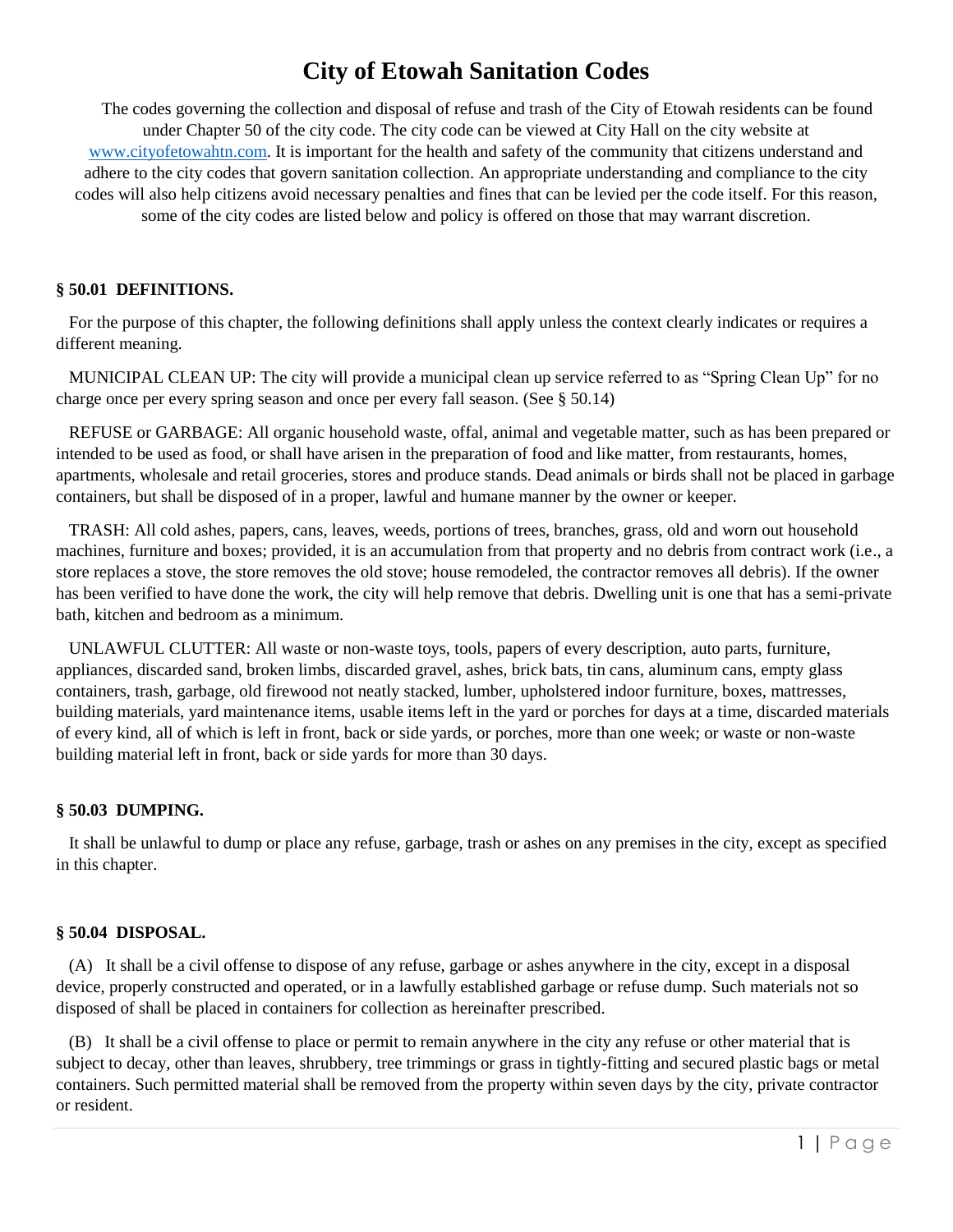# **§ 50.05 CONTAINERS; UNAUTHORIZED USE.**

(A) (1) Any garbage, refuse or ashes, for collection by the city, shall be placed at authorized collecting points and in:

 (a) Metal or plastic containers equipped with a cover and handles, so that they may be lifted and carried by one man; no such container shall have a capacity of more than 30 gallons and shall weigh no more than 40 pounds; with the exception of containers picked up mechanically (does not apply to mechanically lifted containers) or containers that will be provided by that person, firm or corporation; not the city; or

 (b) Plastic bags, 30 gallons or less with a weight not exceeding 40 pounds per bag if all refuse, garbage or ashes is securely contained. However, it is encouraged for resident to use metal or plastic covered containers. Should the resident elect to use plastic bags, he or she shall be responsible for major cleanup should dogs or other animals destroy the bags. If barrels or drums are used, the sanitation persons will only remove bags of debris. For liability reasons, they shall not lift any barrels or drums in excess of 30-gallon capacity.

 (2) Empty containers shall be removed to rear of premises the same day. This does not affect two cubic yards or larger containers. Those containers shall be located by the Public Works Director in such a place and manner not to be a potential health hazard and to the rear of the premises wherever practical.

(1994 Code, § 17-105)

 (B) (1) All refuse containers in use on the premises of any commercial establishment shall be used solely and only by that establishment as a receptacle for its commercial refuse.

 (2) No person shall use a commercial establishment's refuse container unless specifically authorized by the commercial establishment.

 (3) The City Manager shall cause to have signs printed stating that such activity is a violation of this section and may be punished by a civil penalty of up to \$50 for each violation. Such signs are to be placed on the containers by the owners or operators of the business or commercial establishment.

(1994 Code, § 17-106)

# **§ 50.06 CONSTRUCTION AND REMODELING MATERIAL; MOBILE COLLECTION TRAILERS.**

 (A) (1) All waste resulting from construction, remodeling, replacement of appliances or demolition of a building shall be promptly removed from the city, or to a business's warehouse, in accordance with the law by the contractor retained to do the work.

 (2) The city will not pick up contractor materials. The collection and/or transportation of garbage and/or trash, waste or refuse as provided for herein by any person, firm or corporation, after the adoption of this chapter is prohibited (except for industrial waste and waste from demolition, erection or improvement of a building, collected and transported in accordance with the provisions hereof). (Note § 50.02 of this chapter.)

(1994 Code, § 17-107)

 (B) (1) For the purpose of this division (B), the following definitions shall apply unless the context clearly indicates or requires a different meaning.

 CONSTRUCTION WASTE. Any materials deemed to be from construction, demolition, remodeling or construction-site preparation, including, but not limited to, lumber, sheetrock, shingles, guttering and all other materials related to construction and remodeling.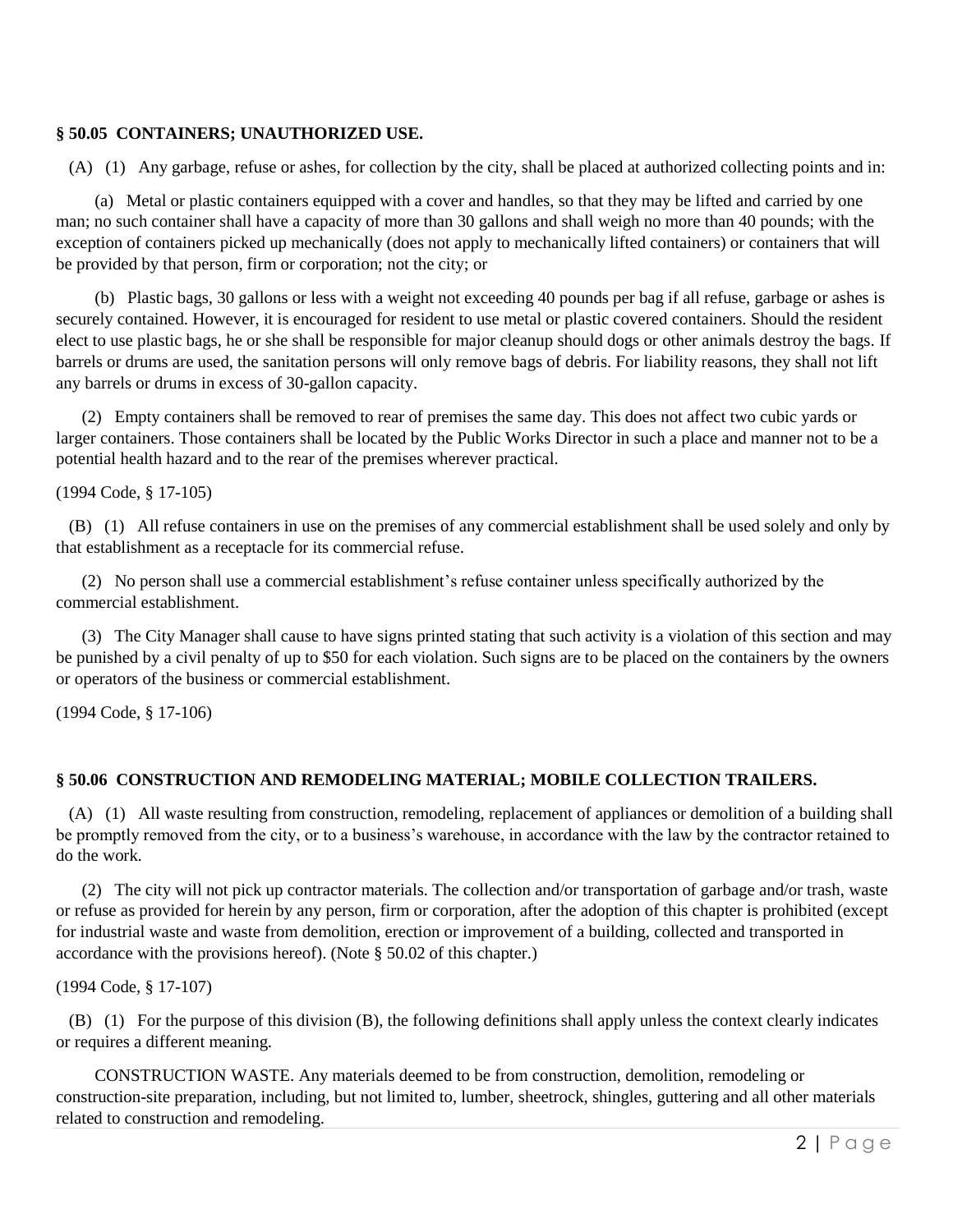CONTRACTOR. Any individual or group being paid to provide construction or remodeling services on houses or properties that do not reside in the house or property being constructed, remodeled or demolished, including, but not limited to, private construction companies, landlords and carpenters.

 REMODELING/CLEAN OUT WASTE. Any materials associated with remodeling a property, including, but not limited to, construction waste, materials left behind by renters and other materials related to clearing and remodeling of properties.

 (2) The use of mobile sanitation collection trailers will be a "pay per use" service provided to citizens and contractors working on houses and properties inside the city limits. The "pay per use" fees:

- (a) Residents: \$75 use fee, plus the current landfill weighted cost per ton of material; and
- (b) Contractors: \$125 use fee, plus the current landfill weighted cost per ton of material.

 (3) The customer will be asked to sign the community clean up service information sheet and pay the per use fee at city hall. At this time, Public Works is informed by city hall personnel that the service can be provided. The trailers will then be placed on the roadway in front of the residence or in the driveway of the residence only; trailers will not be placed in yards or on soil. When the trailer has been collected and taken to the landfill a copy of the weigh ticket will be mailed to the customer for payment of the collected materials, which will be made at city hall.

 (4) Construction waste and remodeling/clean out waste will no longer be collected roadside. Collection waste is to be placed inside the mobile sanitation trailers provided by the City Public Works Department. Determination of construction waste on the roadside will be made by the Codes Enforcement Officer, the City Manager and/or the Public Works Director.

# **§ 50.07 PREMISES TO BE KEPT CLEAN.**

 (A) All persons within the city are required to keep their premises in a clean and sanitary condition, free from accumulation of refuse except when stored as provided in this chapter. Containers for a week's storage of refuse or more shall be strong, durable and rodent and insect proof.

 (B) No person shall allow or leave any debris, rubbish or unlawful clutter (as defined in § 50.01 of this chapter) on his or her property for longer than the defined time periods. All yards, side, front and back and porches must be kept clean as above outlined. No sheets, towels, foil, plastic, flags, loose screens or other clutter shall be placed in windows. No "No Trespassing" signs shall be affixed on houses or trees.

# **§ 50.13 SCREENING OF DUMPSTERS.**

 (A) Dumpsters within the city for new development after the adoption of this section shall have an enclosure around them which shall be maintained by the property owner and be kept free of overflowing refuse at all times, except at a scheduled pick-up date. Dumpsters shall be placed on a floor of impervious material and screened on all sides.

(B) Screening material may be any combination of evergreen plantings, wood, composite or masonry material.

 (C) The screen shall incorporate access to the dumpster by using a wood fence or other opaque device to serve as a gate.

(D) Screening shall be a minimum of six feet high.

# **§ 50.99 PENALTY.**